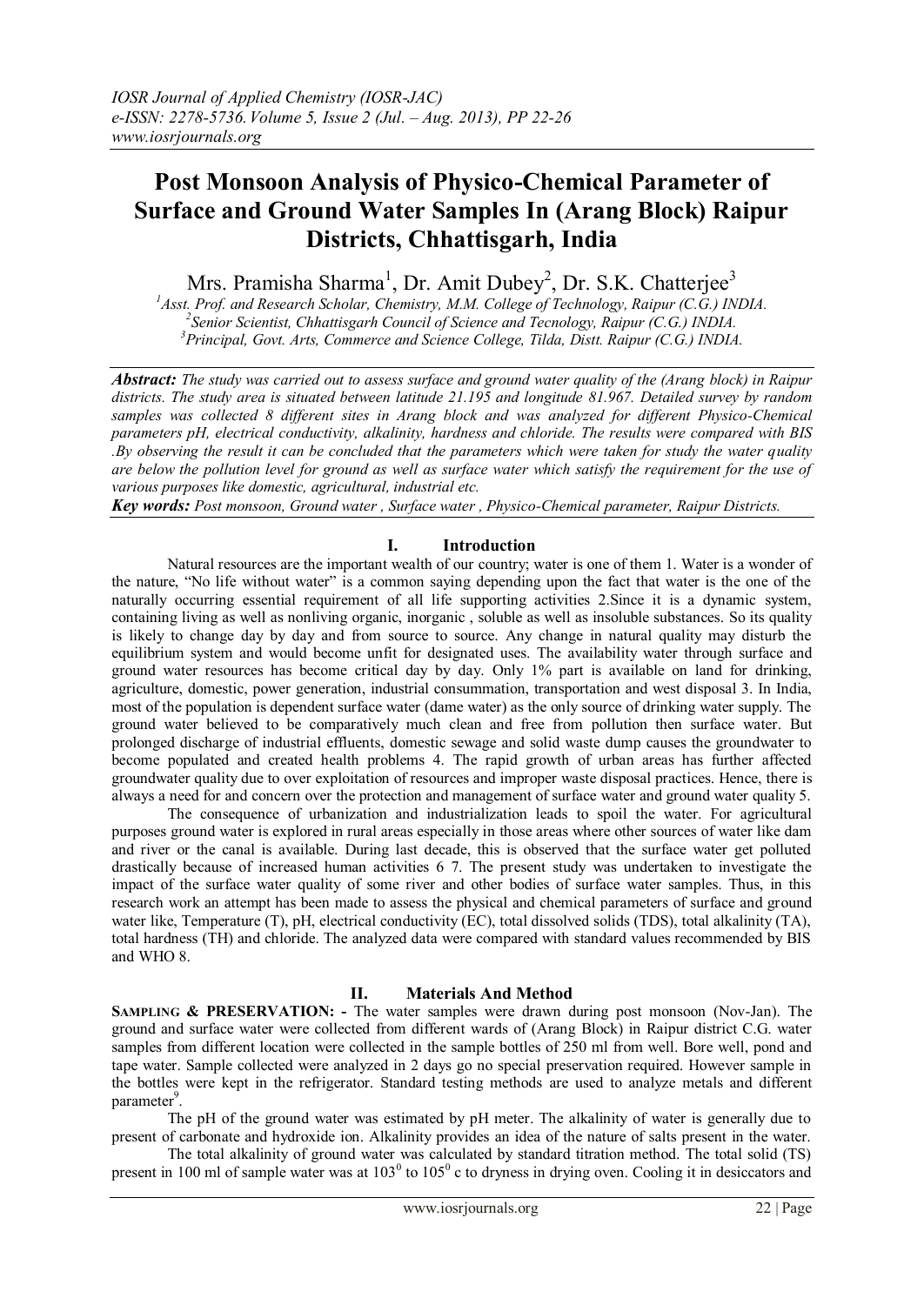then weight. The TS in mg/l.  $=(A-B) \times 100$ /sample volume in liter. Where A=weight of (dried residue + dish) & B= weight of dish. The total suspended solid (TSS) was calculated by the following formula: Total suspended solid (mg)/litre =  $(A-B) \times 100$ /sample vol. in litre, where, A=weight of filter + dried residue. B=weight of filter paper. The total dissolved solids (TDS) term is used to describe the inorganic salts and small amount of organic matter present in solution. It was calculated by adding calcium and magnisium hardness derived by EDTA titration method. The chloride was estimated by silver nitrate titration method. Temperature of the samples measure by thermometer.

## **III. Results & Discussion**

Post monsoon analysis of physico-chemical characteristics of surface and ground water of the study area (Arang Block) of Raipur District

| Table: 1 Post monsoon analysis of physico-chemical characteristics of Tap water samples in (Arang Block) of |
|-------------------------------------------------------------------------------------------------------------|
| District Raipur.                                                                                            |

| paramet<br>er                            | BIS-<br>standards                                     | Lakh<br>oli<br>(1) | Kris<br>ak n<br>agar<br>(2) | Chand<br>khuri<br>(3) | cherikh<br>eri $(4)$ | Mand<br>ir<br>hasud<br>(5) | <b>Nawago</b><br>an $(6)$ | Umari<br>a(7) | Lakholi<br>(8) | Budeni<br>(9) | Arang<br>(10) |
|------------------------------------------|-------------------------------------------------------|--------------------|-----------------------------|-----------------------|----------------------|----------------------------|---------------------------|---------------|----------------|---------------|---------------|
|                                          | (mgl)                                                 | Tw1                | TW <sub>2</sub>             | TW3                   | TW4                  | TW5                        | TW <sub>6</sub>           | TW7           | TW8            | TW9           | TW10          |
| pH                                       | $6.5 - 9.2$                                           | 7.9                | 7.5                         | 8                     | 8.8                  | 7.3                        | 8.1                       | 7.3           | 7.9            | 7.4           | 7.9           |
| ALKA<br><b>LINIT</b><br>Y                | Desirable<br>$200$ mg/l.<br>permissible<br>$600$ mg/l | 110                | 260                         | 300                   | 280                  | 270                        | 290                       | 240           | 300            | 110           | 300           |
| <b>HARD</b><br><b>NESS</b>               | Desirable<br>$300$ mg/l.<br>permissible<br>$600$ mg/l | 280                | 240                         | 150                   | 200                  | 100                        | 140                       | 130           | 110            | 190           | 100           |
| <b>TDS</b>                               | Desirable<br>$500$ mg/l.<br>permissible<br>$2000$ mg/ | 264                | 660                         | 588                   | 648                  | 492                        | 600                       | 528           | 576            | 468           | 504           |
| <b>CHLO</b><br><b>RIDE</b>               | Desirable<br>$250$ mg/l.<br>permissible<br>10000mg/   | 80                 | 50                          | 40                    | 50                   | 40                         | 70                        | 70            | 70             | 90            | 20            |
| <b>TEMP</b><br><b>ERAT</b><br><b>URE</b> |                                                       | 22.3               | 23.1                        | 23.8                  | 22.2                 | 23                         | 22.6                      | 23.2          | 23             | 22.7          | 22.5          |

| Table No.2 Post monsoon analysis of physico-chemical characteristics of Bore-well water samples in (Arang |                           |  |  |
|-----------------------------------------------------------------------------------------------------------|---------------------------|--|--|
|                                                                                                           | Block) of District Raipur |  |  |

| parame<br>ter                            | BIS-<br>standards                                      | Lakh<br>oli<br>(1) | Kris<br>ak n<br>agar<br>(2) | Chan<br>dkhur<br>$\mathbf{1}$<br>(3) | cherik<br>heri<br>(4) | Man<br>dir<br>hasu<br>d(5) | Nawag<br>oan(6) | Umari<br>a(7) | Lakholi<br>(8) | Budeni<br>(9) | Arang<br>(10) |
|------------------------------------------|--------------------------------------------------------|--------------------|-----------------------------|--------------------------------------|-----------------------|----------------------------|-----------------|---------------|----------------|---------------|---------------|
|                                          | (mgl)                                                  | BW1                | <b>BW</b><br>$\overline{2}$ | BW3                                  | BW4                   | BW <sub>5</sub>            | <b>BW6</b>      | BW7           | BW8            | BW9           | <b>BW10</b>   |
| pH                                       | $6.5 - 9.2$                                            | 8.2                | 7.5                         | 7.7                                  | 7.3                   | 7.6                        | 7.4             | 7.3           | 7.1            | 7.2           | 7.1           |
| <b>ALKA</b><br><b>LINIT</b><br>Y         | Desirable<br>$200$ mg/l.<br>permissible<br>$600$ mg/l  | 250                | 140                         | 140                                  | 80                    | 110                        | 160             | 140           | 130            | 210           | 150           |
| <b>HARD</b><br><b>NESS</b>               | Desirable<br>300mg/l.<br>permissible<br>$600$ mg/l     | 80                 | 220                         | 100                                  | 130                   | 140                        | 280             | 250           | 200            | 100           | 120           |
| <b>TDS</b>                               | Desirable<br>$500$ mg/l.<br>permissable<br>$2000$ mg/  | 492                | 528                         | 336                                  | 382                   | 348                        | 576             | 612           | 528            | 444           | 372           |
| <b>CHLO</b><br><b>RIDE</b>               | Desirable<br>$250$ mg/l.<br>permissible<br>$10000$ mg/ | 80                 | 80                          | 40                                   | 110                   | 40                         | 30              | 120           | 110            | 60            | 40            |
| <b>TEMP</b><br><b>ERAT</b><br><b>URE</b> |                                                        | 22.3               | 23                          | 23                                   | 22.1                  | 23.4                       | 23.1            | 22.6          | 22.1           | 22.3          | 23.1          |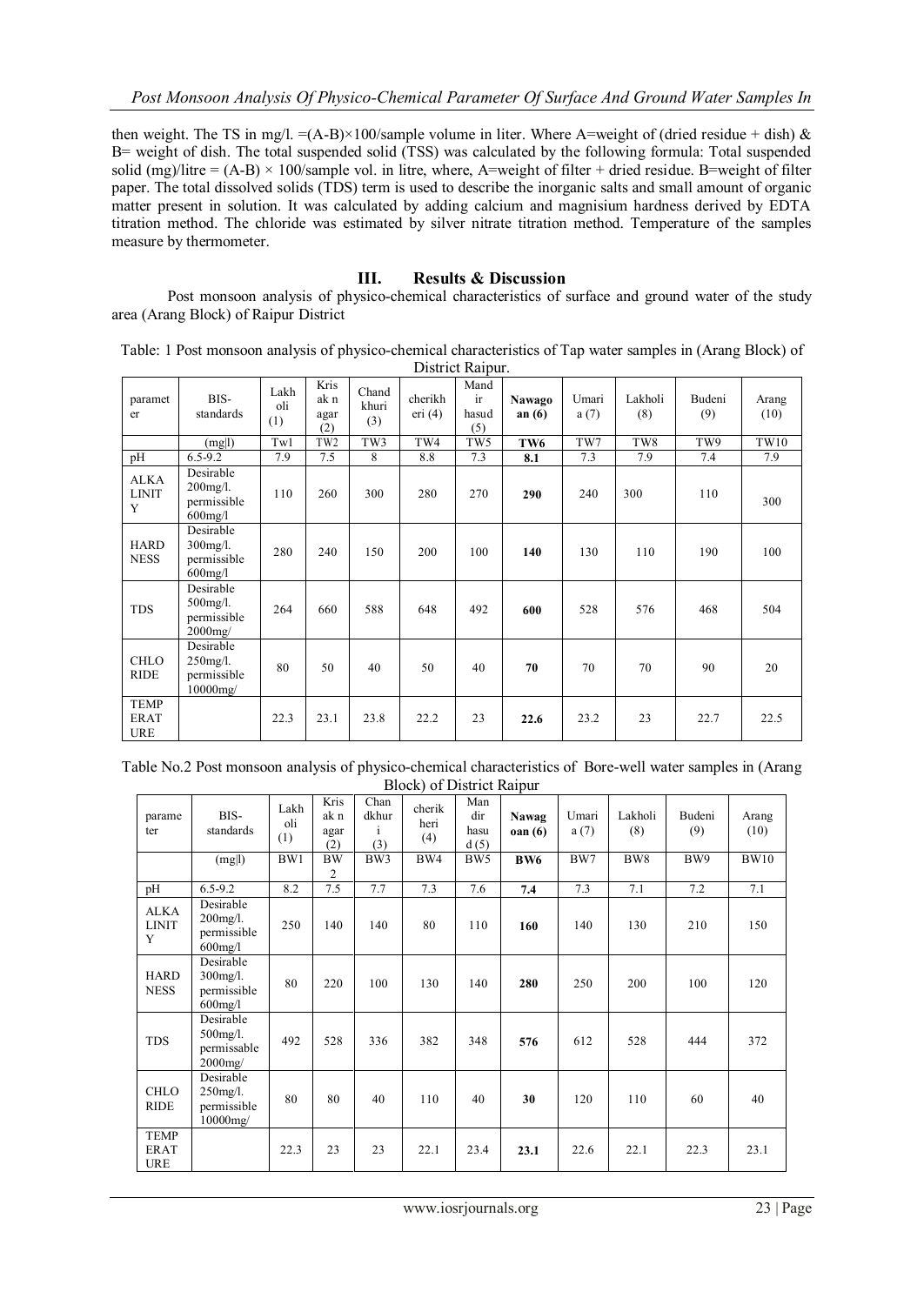| param<br>eter                            | BIS-<br>standards                                         | Lak<br>holi<br>(1) | Kris<br>ak n<br>agar<br>(2) | Chan<br>dkhur<br>$\mathbf{1}$<br>(3) | cherik<br>heri<br>(4) | Man<br>dir<br>hasu<br>d(5) | Nawag<br>oan(6) | Umari<br>a(7) | Lakhol<br>i(8) | Budeni<br>(9) | Arang<br>(10) |
|------------------------------------------|-----------------------------------------------------------|--------------------|-----------------------------|--------------------------------------|-----------------------|----------------------------|-----------------|---------------|----------------|---------------|---------------|
|                                          | (mgl)                                                     | <b>WW</b>          | W<br>W <sub>2</sub>         | <b>WW</b><br>3                       | WW4                   | <b>WW</b><br>5             | WW6             | WW7           | WW8            | WW9           | WW10          |
| pH                                       | $6.5 - 9.2$                                               | 7.5                | 7.8                         | 7.9                                  | 7.8                   | 7.2                        | 7.3             | 7.5           | 7.8            | 7.9           | 8             |
| <b>ALKA</b><br><b>LINIT</b><br>Y         | Desirable<br>$200$ mg/l.<br>permissible<br>$600$ mg/l     | 60                 | 100                         | 80                                   | 90                    | 200                        | 160             | 100           | 100            | 110           | 140           |
| <b>HARD</b><br><b>NESS</b>               | Desirable<br>$300$ mg/l.<br>permissible<br>$600$ mg/l     | 120                | 100                         | 80                                   | 90                    | 110                        | 80              | 110           | 80             | 100           | 90            |
| <b>TDS</b>                               | Desirable<br>$500$ mg/l.<br>permissible<br>$2000$ mg/     | 276                | 336                         | 264                                  | 312                   | 420                        | 372             | 312           | 280            | 444           | 504           |
| <b>CHLO</b><br><b>RIDE</b>               | Desirable<br>$250$ mg/l.<br>permissible<br>$10000$ mg $/$ | 50                 | 80                          | 60                                   | 80                    | 40                         | 70              | 50            | 70             | 50            | 40            |
| <b>TEMP</b><br><b>ERAT</b><br><b>URE</b> |                                                           | 23                 | 22.1                        | 22.1                                 | 23                    | 22.1                       | 23              | 23.1          | 23.1           | 22            | 23.1          |

Table: 3 Post monsoon analysis of physico-chemical characteristics of well water samples in (Arang Block) of District Raipur

Table: 4 Post monsoon analysis of physico-chemical characteristics of pond water samples in (Arang Block) of District Raipur

| param<br>eter                     | BIS-standards                                    | Lak<br>holi<br>(1) | Kris<br>ak n<br>agar<br>(2) | Chan<br>dkhur<br>(3) | cherik<br>heri<br>(4) | Man<br>dir<br>hasu<br>d(5) | Nawag<br>oan(6) | Umar<br>ia $(7)$ | Lakhol<br>i(8) | Budeni<br>(9) | Arang<br>(10) |  |
|-----------------------------------|--------------------------------------------------|--------------------|-----------------------------|----------------------|-----------------------|----------------------------|-----------------|------------------|----------------|---------------|---------------|--|
|                                   | (mg l)                                           | <b>PW</b><br>1     | <b>PW</b><br>2              | PW3                  | PW4                   | PW <sub>5</sub>            | <b>PW6</b>      | PW7              | PW8            | PW9           | <b>PW10</b>   |  |
| pH                                | $6.5 - 9.2$                                      | 8.1                | 8                           | 7.8                  | 8.5                   | 8.5                        | 8.8             | 8.8              | 8.2            | 7.9           | 7.2           |  |
| ALKA<br><b>LINIT</b><br>Y         | Desirable<br>$200$ mg/l.<br>permissible 600mg/l  | 150                | 140                         | 100                  | 140                   | 120                        | 120             | 150              | 100            | 140           | 140           |  |
| <b>HAR</b><br><b>DNES</b><br>S.   | Desirable<br>$300$ mg/l.<br>permissible 600mg/l  | 180                | 130                         | 170                  | 150                   | 180                        | 170             | 190              | 150            | 120           | 180           |  |
| <b>TDS</b>                        | Desirable<br>$500$ mg/l.<br>permissible 2000mg/  | 372                | 420                         | 348                  | 336                   | 290                        | 264             | 300              | 240            | 244           | 280           |  |
| <b>CHLO</b><br><b>RIDE</b>        | Desirable<br>$250$ mg/l.<br>permissible 10000mg/ | 80                 | 80                          | 70                   | 20                    | 50                         | 90              | 30               | 10             | 30            | 40            |  |
| TEMP<br><b>ERAT</b><br><b>URE</b> |                                                  | 23.1               | 22.8                        | 22.5                 | 24                    | 23.5                       | 23.5            | 23               | 23.9           | 23.5          | 22.8          |  |

## **Temperature**

The temperature of tape water ranged from a minimum of 22<sup>o</sup>C  $\pm$  .5<sup>o</sup>C to a maximum of 23.5<sup>o</sup>C  $\pm$ .5<sup>o</sup>C in ward no 4, 1, 10, 9 and 5,2,7,6,and 3 respectively (Table-1). Similarly the variation in temperature of a bore well water ranged from a minimum 22  ${}^{0}C \pm .5 {}^{0}C$  to a maximum 23+-.5  ${}^{0}C$  in ward no. 8,4,9,1,7 and 2,3,10,6,5 respectively (Table-2). The temperature of well water ranged minimum of 22  $^0C \pm .2^0C$  and maximum 23  $^0C \pm$  $1^{6}$ C in ward no. 9,5,2,3 ,7and 1,6,4,7,8 respectively (Table-3). The temperature of pond water ranged minimum of 22.5  $^0C \pm .4$   $^0C$  and maximum 23.5  $^0C \pm .5$  $^0C$  in ward no.3,10,2,and 4,8,6,5,7 and 1 respectively (Table-4).

During the present investigation, there was no great difference between the temperature of the tape water, bore well, well and pond water.

**pH**

The pH of tap water from a minimum of  $7.5 \pm .5$  and maximum of  $8.3 \pm .5$  of ward no. 7,5,9,2,1,8,9 ands,6,3 respectively (Table-1). Similarly the variation of pH of bore- well water ranged from a minimum  $7 \pm .5$ and maximum 8±.3 of ward no. 8,10,4,7,6,5,2and 3,1 respectively (Table-2). Similarly the variation of pH of well water ranged from a minimum 7 .2 $\pm$  .5 and maximum 7.5  $\pm$  .5 in ward no. 5,6,7,1,4,2,8 and 3,9 (Table-3). The pH of pond water ranged from a minimum 7.3 +  $\cdot$  5 and maximum 8.2  $\pm$  5 of ward no. 9.3 and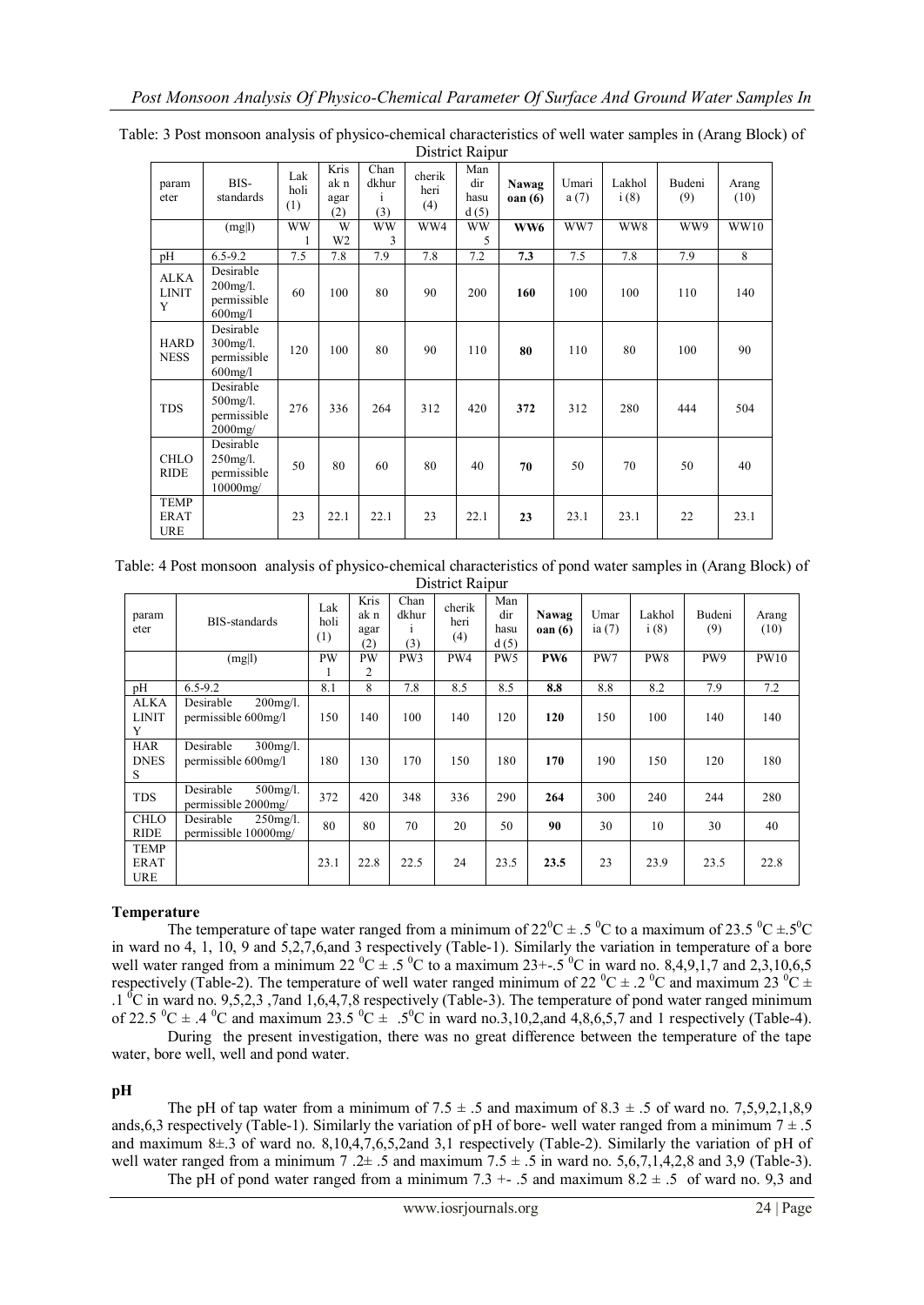6,7,4,5,8 1 respectively(Table-4). The results show that water quality of Arang block shows no remarkable variation from the BIS recommended value of pH.

## **Alkalinity**

(Table-1) represent the variation in total alkalinity of tape water ranged from a minimum of 110mg/l. and maximum of 300 mg/l. in ward no.1,9, and 3,8,10 . Similarly the variation in total alkalinity of bore well water ranged from minimum 80 mg/l. and maximum 250mg/l. in a ward no. 4 and 1 respectively (Table-2). The alkalinity of well water ranged from minimum of 60mg/l. and maximum 200 mg/l. in a ward no. 1 and 5 respectively (Table-3). Similarly the alkalinity ranged from pond water was minimum 100 mg/l. and maximum 150 mg/l. in a ward no. 3,8 and 1,7 respectively (Table-4). The alkalinity of some places was above and some places were below the BIS desirable level 200 mg/l. in all the samples of ground and surface water but was less than the maximum permissible limit.

### **Hardness**

The Hardness of tape water ranged from a minimum 100 mg/l. and maximum of 280 mg/l. in ward no. 5,10, and 1 respectively (Table-1). Similarly the variation in hardness of bore well water ranged from a minimum 80 mg/l. and maximum of 280 mg/l. in ward no. 1 and 6 respectively (Table-2). The hardness of well water ranged from a minimum 80 mg/l. and maximum of  $120$ mg/l. in ward no. 3 and 1 respectively (Table-3).

Similarly the hardness ranged of pond water from a minimum 120 mg/l. and maximum 180 in ward no. 9 and 10 respectively (Table-4). In present investigation the total hardness to be equal the BIS desirable level of 300 mg/l.

## **Total Dissolved Solid (Tds)**

The total dissolved solid of tape water ranged from a minimum 264 mg/l. and maximum 660 mg/l. in ward no. 1 and 2 respectively (Table-1). Similarly the variation of total dissolved solid of bore well water ranged from a minimum 336 mg/l. and maximum 612 mg/l. respectively (Table-2). The total dissolved solid of well water ranged from a minimum 262 mg/l. and maximum 504mg/l. in ward no. 3 and 10 respectively (Table-3). Similarly the total dissolved solid of pond water ranged from a minimum 240 mg/l. and maximum 420 mg/l. in ward no. 8 and 2 respectively (Table-4). The water samples of all the wards contains higher amounts of TDS than the desirable limits. The maximum TDS was detected in Krisak nagar 660 mg/l. in Arang block.

### **CHLORIDE**

(Table-1) represent the variation in total chloride of tape water ranged from a minimum of 20 mg/l. and maximum of 90 mg/l. in ward no. 10 and 9 . Similarly the chloride of bore well water ranged from minimum 30 mg/l. and maximum 120 mg/l. in a ward no. 6 and 7 respectively (Table-2). The chloride of well water ranged from minimum of 40 mg/l. and maximum 80 mg/l. in a ward no. 5,10, and 2,3 (Table-3). Similarly the variation of chloride ranged from pond water ranged from minimum 20 mg/l. and maximum 90 in a ward no. 4 and 6 respectively (Table-4). In present investigation the chloride content of Arang block less then the BIS desirable level 250 mg/l.

### **IV. Conclusion**

The study assessed the evolution of water quality in ground water and surface water of Arang Block in Raipur District. A comparative study of both type of ground water and surface water was carried out by taking certain important parameters like temperature, PH, total dissolved solid, alkalinity, hardness and chloride .

The water samples of all the Arang block contain higher amount of TDS than the desirable limits. No sample crossed the maximum permissible limit for TDS Alkalinity, hardness chloride and PH.

In this present investigation it was found that the maximum parameters were not at the level of pollution. So both type of ground water satisfy the requirement for the use in various purposes.

### **Acknowledgement**

The Authors thankfully acknowledge to Dr. A.S. Zadgaonkar Vice chancellor Dr C.V. Raman University (Kota) Bilaspur. Prof.M.M. Hambarde Diroctor General, Chhattisgarh Council of Science & Technology Raipur, Dr. Shamita Chakraborty, Director M M College of technology Raipur, Dr. B.D. Diwan Asstt. Prof. Govt. College Champa, Prof.N.V. Deshpandy M M College of Technology, Raipur, Dr. Beena Sharma, Junior Scientist, Chhattisgarh Council of Science & Technology, Dr. S.S. Joshi , Ex-Hod, NIT, Raipur (C.G.), Dr A.N. Jha, Dean Acad.,MM College for their valuable and motivational support to carry out this research.